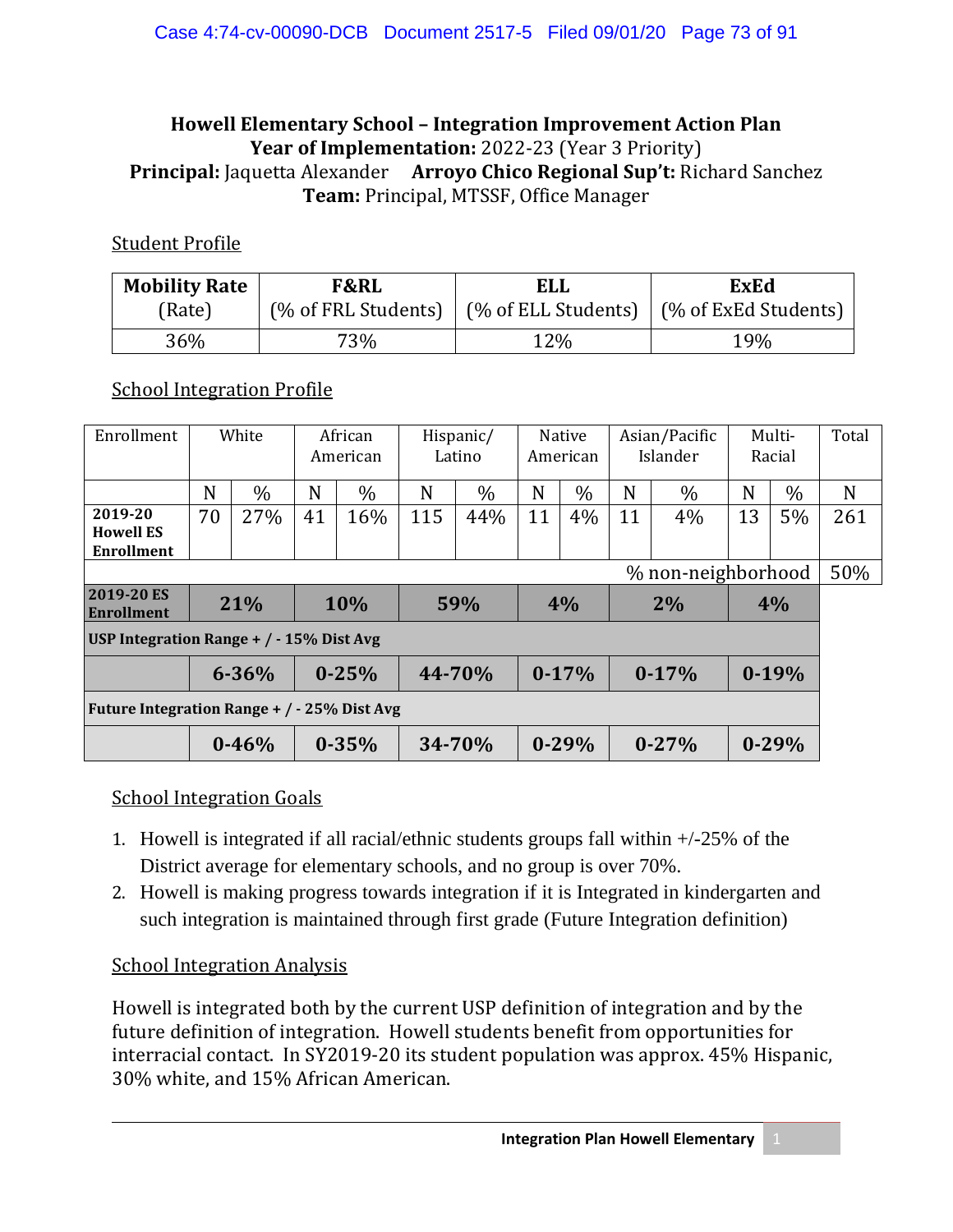### **A. Targeted Population**

Targeted Population: all students

Targeted Recruitment Goal: all students

Targeted zone: there are several areas around Howell with 30 or more recruitable students.

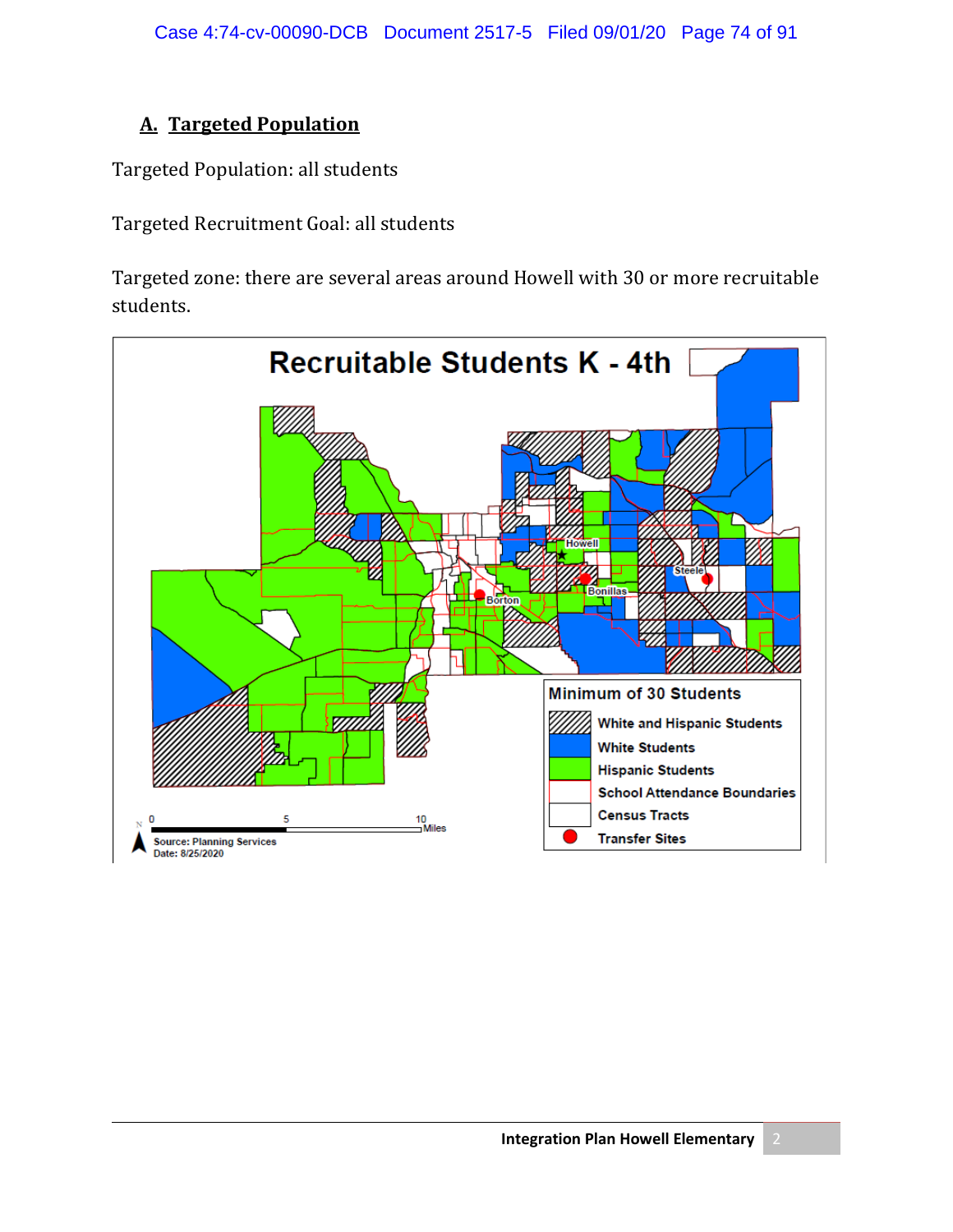# **B. Transportation**

### **1. Assessment**

#### Existing Services; Needs Based on New Priorities; Service Gaps

Howell currently runs no regular morning or afternoon neighborhood routes. Instead, there are two shuttles from transfer points that serve four Howell students who live outside the walk zone. Howell also runs three exceptional ed routes in the morning for 37 students, with seven routes for 55 students routed in the afternoon. Howell has one late activity bus. Howell does not assign elementary students to public transportation. There are no contracted routes. Howell does not run express shuttles. Howell is not a transfer site. The transfer sites that serve Howell are Borton, Bonillas and Steele.

Howell is integrated and does not need new routes or express shuttles.

### **2. Strategies**

The District will continue the current transportation offerings at this integrated school.

## **3. Monitoring Ridership and Evaluating Effectiveness**

Student Ridership is a student-tracking software module that enables TUSD's transportation department to monitor student card scans on and off the bus, offering real-time data to help improve planning decisions about the required size of the bus, to analyze opportunities for stop consolidation, and to identify ridership trends. The District will use the Ridership Monitor, part of the Student Ridership module, to monitor the race/ethnicity of students utilizing incentive transportation to Howell to determine if students are utilizing free transportation to further improve integration. Ridership will be analyzed on a quarterly basis to determine the effectiveness of the route. Ridership report/findings will be provided to the DSA and evaluated by CSA on a quarterly basis.

Ridership will be analyzed on a quarterly basis to determine the effectiveness of the route. Ridership report/findings will be provided to the DSA and evaluated by CSA on a quarterly basis.

## **4. Budget**

There are no anticipated transportation costs.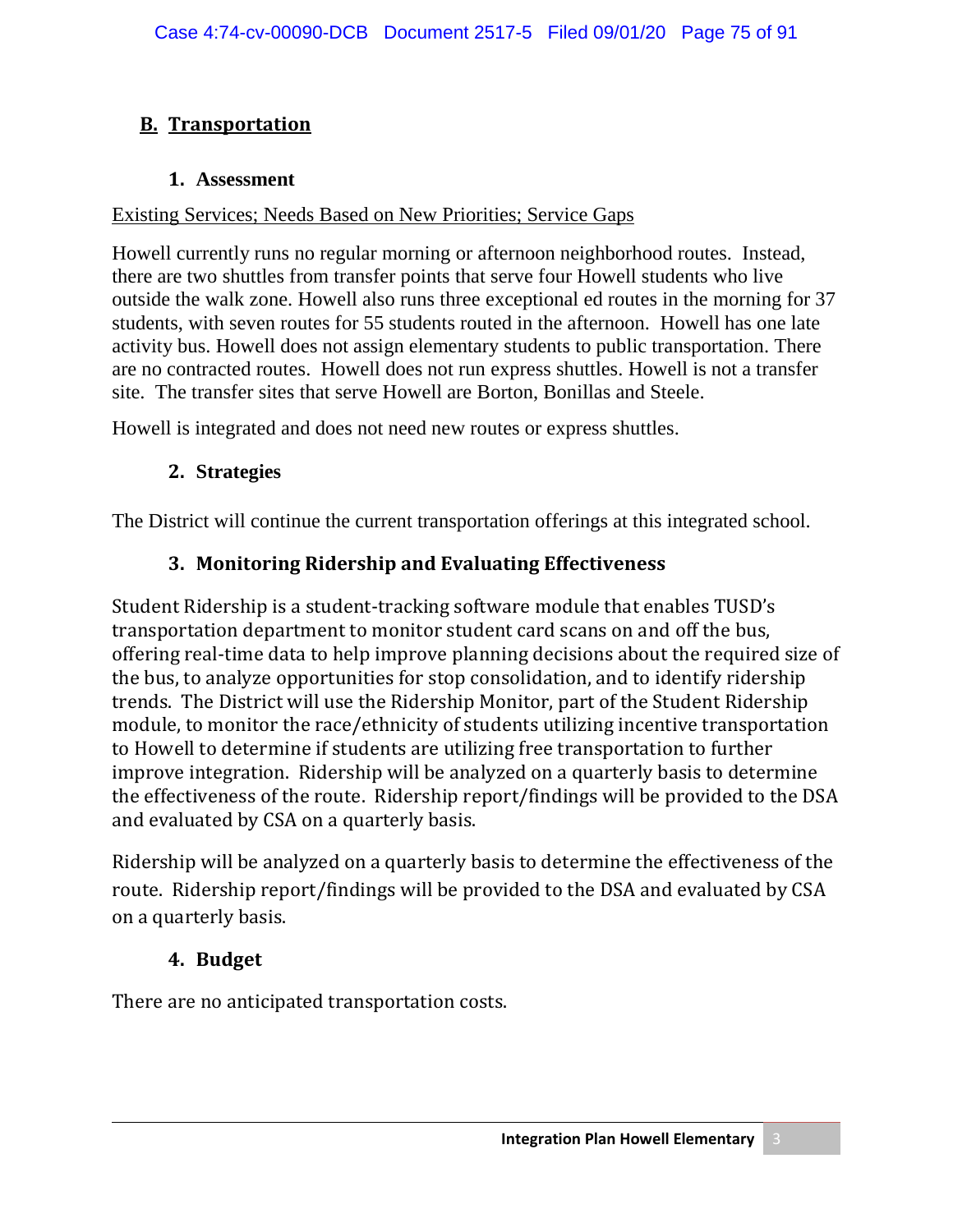## **C. Marketing, Outreach, and Recruitment Strategies**

## **1. Foundation**

The foundation for Howell's marketing, outreach, and recruitment strategies is the ALE/Magnet Outreach and Recruitment Addendum (Howell offers cluster GATE), TUSD's districtwide "Knowledge Changes Everything" campaign (KCE). KCE is an ongoing campaign that celebrates the power of diversity, seeks to educate parents and students about the research-based benefits of learning from each other, and encouraging parents to consider these benefits for their student when making decisions about where to enroll their child. Research reveals that racially diverse schools benefit students in multiple ways:

- Improved cognitive skills, critical thinking, and problem solving
- Increased ability to work with others from diverse cultures
- Improved test scores
- Wide-ranging educational success, including higher graduation rates
- Learning environments that develop students' "funds of knowledge"

Howell's marketing and outreach will focus on highlighting the following: benefits of an integrated education, Gifted and Talented Education (GATE) Cluster School, and an Opening Minds through the Arts (OMA) School, extracurricular activities including student council, Kind Club and sports programs such as cross-country, basketball, track, and Girls on the Run.

# **2. Professional Learning**

At Howell, all administrative staff, office staff, and any other relevant staff members took the online student assignment training to understand the benefits of an integrated education. In the fall of 2020, prior to the start of the priority enrollment window for SY2021-22, Howell' staff will participate in a targeted professional learning with the Director of Student Assignment and members of the Coordinated Student Assignment committee to review the training, engage in real-life recruitment scenarios, and delve deeper into the planning and preparation for Howell's strategies for the forthcoming enrollment period.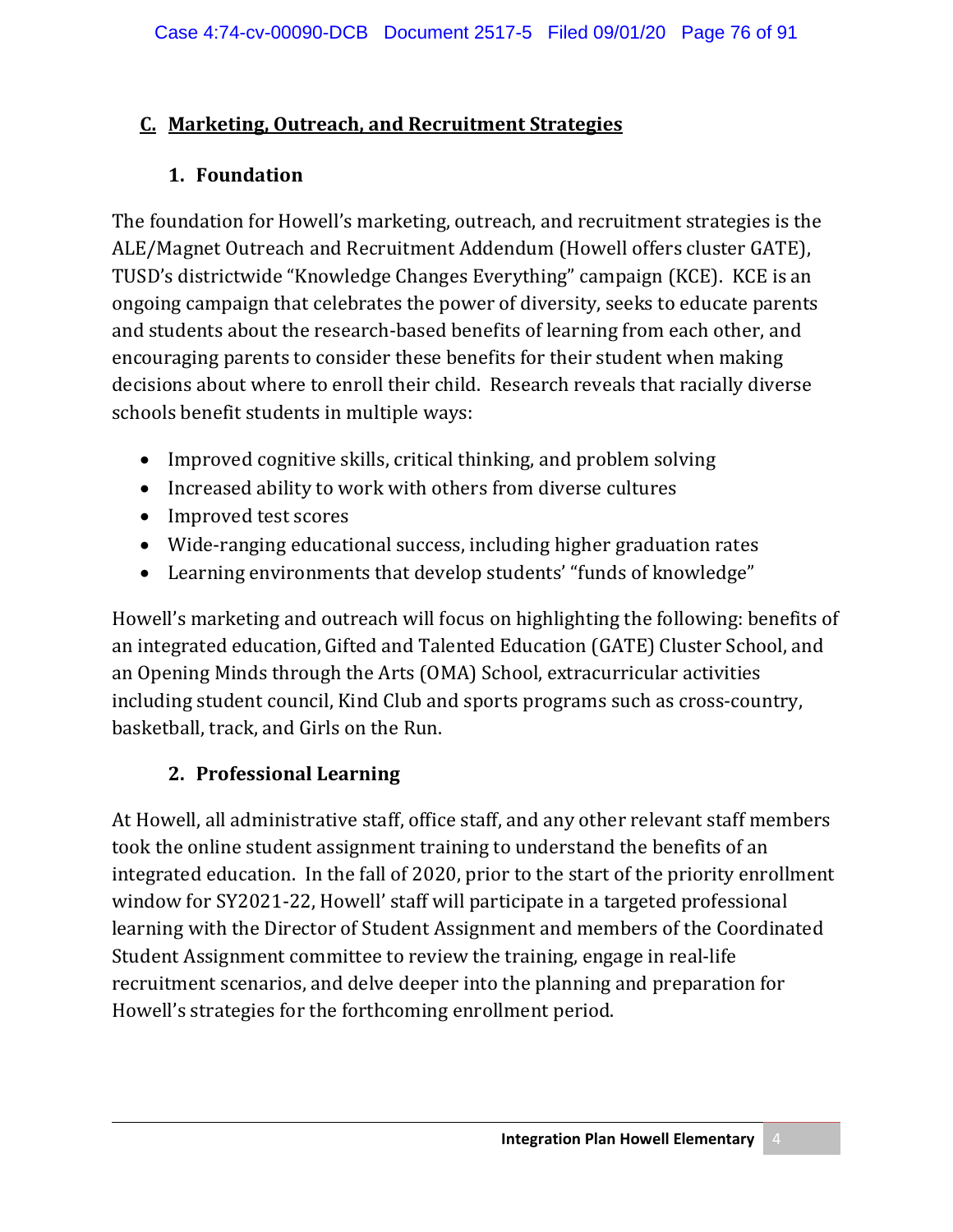## **3. Strategies**

At Peter Howell Elementary School, the team will focus various strategies targeting our school population and also our surrounding neighborhoods with outreach and recruitment efforts with the goal of retaining our integration status.

Our direct school focus will be on marketing our school's Preschool Transition Model , OMA Gold, and GATE Cluster programs. This will be accomplished by our participation in district events for recruiting new students, expanding our online presence using Facebook and Instagram digital platforms, maintaining an updated school website, public outreach and advocacy by our School Community Liaison to access community resources currently needed by families and student success, and also by expanding public outreach by marketing events hosted by our Parent Teacher Organization and maximizing their advocacy.

We currently utilize flyers, stickers, pamphlets, etc. at all events. We also have several swag items, such as banners and table clothes that are utilized to promote our school at various events. At this time, we have no need for additional items to be purchased.

# **4. Monitoring and Evaluating Effectiveness**

Howell will submit a monthly report to the CSA by the 10<sup>th</sup> of each month (first report due October 10). The Director of Student Assignment (DSA) and the coordinated student assignment (CSA) committee will review monthly reports and, where necessary, will meet with the Howell Integration Team for follow-up. The DSA/CSA will monitor plan implementation from October through June. In January, the DSA/CSA will begin evaluating the effectiveness of the plan by analyzing the race-ethnicity of students who have submitted applications to Howell.

Each year in June, the DSA/CSA will submit a report to the Superintendent and Assistant Superintendents detailing the implementation status and outcomes for all non-magnet integration plans through the end of the school year.

By September 1, 2021, after the 10<sup>th</sup> day enrollment data has been released and analyzed, the DSA/CSA will submit a supplemental report on outcomes and recommending adjustments to the plan, if needed. Where necessary, the DSA will meet with the site Integration team to review changes and finalize the adjusted plan.